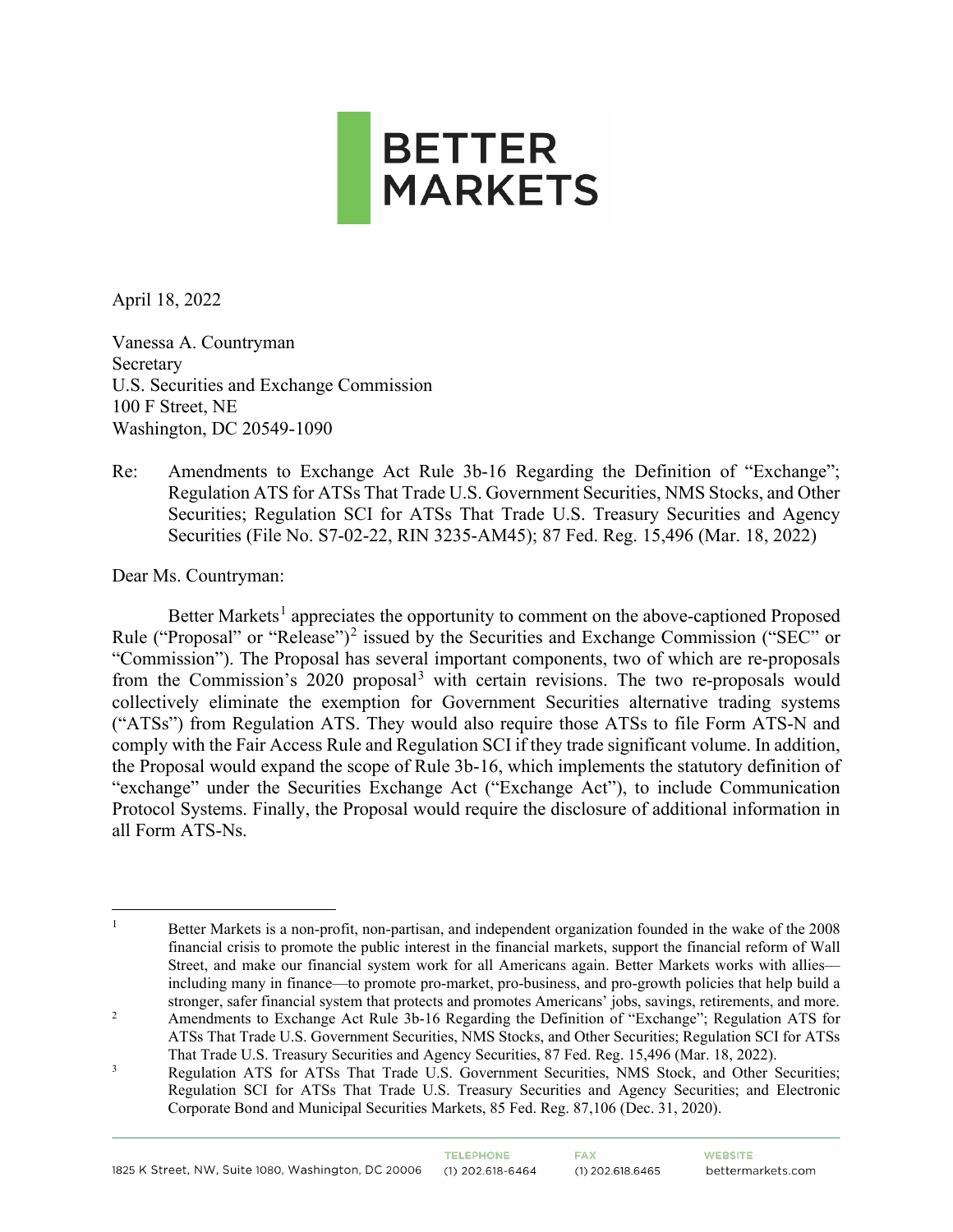The Proposal represents another important enhancement and incremental step in the oversight of ATSs. The Proposal appropriately updates Rule 3b-16 to encompass the rapidly evolving nature of electronic trading venues in the form of Communication Protocol Systems; extends Regulation ATS, as well as the Fair Access Rule and Regulation SCI, to Government Securities ATSs; and generally fortifies the oversight of all ATSs. However, the Proposal further entrenches the bifurcated regulation of similarly functioning entities in the securities markets. Once the Proposal is finalized, registered exchanges will continue to be subject to far more robust regulation than ATSs, as ATSs will continue to be exempt from many of those requirements. At a minimum, the Commission must strengthen the Proposal to apply Regulation ATS equally to ATSs that trade all forms of securities. And it must examine additional ways to further close the regulatory gap between exchanges and ATSs. Only then will the Commission be able to fully protect investors seeking appropriate venues for their securities trades.

# **BACKGROUND**

When Congress passed and President Franklin Delano Roosevelt signed the Securities Exchange Act of 1934, it delegated to the newly created Securities and Exchange Commission the authority to facilitate the establishment of a national market system for securities to protect investors and maintain fair and orderly markets. The regulation of exchanges was a central component of that new framework.<sup>[4](#page-1-0)</sup> The term "exchange" in the Exchange Act is defined to mean:

"any organization, association, or group of persons, whether incorporated or unincorporated, which constitutes, maintains, or provides a market place or facilities for bringing together purchasers and sellers of securities or for otherwise performing with respect to securities the functions commonly performed by a stock exchange as that term is generally understood, and includes the market place and the market facilities maintained by such exchange."[5](#page-1-1)

Congress intentionally adopted this broad definition to enable the Commission to adapt to changes in the markets.<sup>[6](#page-1-2)</sup> Section 5 of the Exchange Act requires those that meet the statutory definition of exchange to register with the Commission as a national securities exchange. Over time, technological advancements in broker-dealer activities increasingly blurred the lines between the functions of a broker-dealer and those of an exchange.<sup>[7](#page-1-3)</sup>

With the passage of the National Securities Markets Improvement Act of 1996, [8](#page-1-4) the Commission received increased authority from Congress to exempt persons from the requirements of the Exchange Act. In May 1997, the Commission issued a concept release to address the evolving nature of trading platforms gaining prevalence in the markets, which in turn led to the

<span id="page-1-0"></span><sup>4</sup> <sup>4</sup> 15 U.S.C. § 78k-1(a).<br><sup>5</sup> 15 U.S.C. § 78 $c$ (a)(1)

<span id="page-1-1"></span> <sup>15</sup> U.S.C. § 78c(a)(1).

<span id="page-1-2"></span><sup>6</sup> S. Rep. No. 73-792, at 5 (1934) (noting that "exchanges cannot be regulated efficiently under a rigid statutory program"). 7

<span id="page-1-3"></span>Release at 15,499.

<span id="page-1-4"></span><sup>8</sup> Regulation of Exchanges, 62 Fed. Reg. 30,485 (June 4, 1997).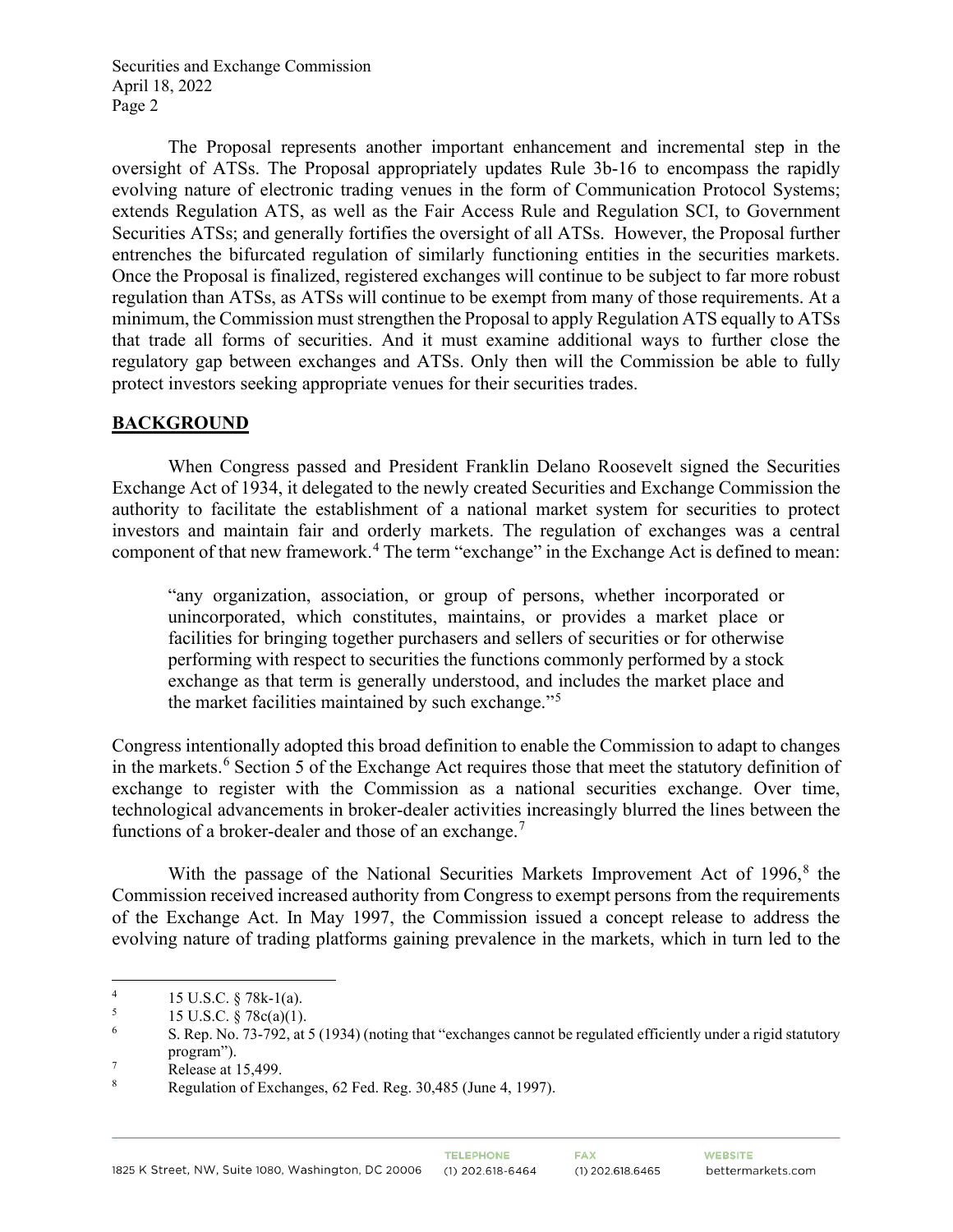adoption of Regulation ATS.<sup>[9](#page-2-0)</sup> In 1998, the Commission used its exemptive authority to adopt Regulation ATS, which sought specifically to address the growth of ATSs being operated by broker-dealers that provided many of the same services offered by national market securities exchanges.<sup>[10](#page-2-1)</sup> The Commission's new Regulation ATS exempted registered broker-dealers operating a trading platform from registration as a national securities exchange as long as they simply disclosed certain basic, nonpublic information on Form ATS and filed it with the Commission. At the time the rule was finalized, securities being traded by broker-dealers on ATSs represented 20 percent of orders listed on the Nasdaq and nearly four percent of orders in exchange listed securities. $11$ 

The decision by the Commission to bifurcate the regulation of platforms that operate under the Exchange Act's definition of exchange has been fundamentally flawed since its inception. As alternative trading venues began to approach the scale of trading services, trading volume, and complexity that is typical of the exchanges, the Commission could have designed a regulatory framework that created a level playing field between exchanges and ATSs. Instead, they elected to allow ATSs to perform all the essential functions of exchanges with substantially less oversight.

Three core problems grew out of this approach. First, the equity markets became less transparent. As a result, market participants increasingly struggled to identify the venues with the best order execution quality, and market efficiency suffered accordingly. Second, competitive imbalances among and between functionally similar trading centers—ATSs and exchanges grew. And third, conflicts of interest arising from the operational complexities of ATSs, including the dual roles of the broker-dealer as ATS operator and broker, proliferated while remaining invisible to investors.

A number of ATS enforcement cases illustrate the opaque nature of these conflicts of interest and how they pose a serious threat to investors. For example, in 2011, the Commission brought an enforcement action against Pipeline Trading Systems for publicly representing that no proprietary trading took place in its dark pool. But in fact, not only did one of the firm's affiliates engage in proprietary trading in the pool, it secretly used confidential information to front-run its subscribers' trades.<sup>[12](#page-2-3)</sup> In another example, the Commission sanctioned Investment Technology Group, Inc. for failing to disclose that its proprietary trading desk was trading within its pool and enjoying certain informational advantages over other subscribers.[13](#page-2-4) And in yet another example, the Commission took enforcement action against UBS Securities LLC for offering high-speed traders special order types that gave them an advantage over other classes of subscribers.<sup>[14](#page-2-5)</sup>

In an effort to address some of the bad actors in the space, the Commission adopted its first substantive update to Regulation ATS in 2018, which imposed wide-ranging new disclosure

<span id="page-2-0"></span><sup>9</sup> National Securities Markets Improvement Act of 1996, 15 U.S.C. 78a.<br>
Reculation of Exchanges and Alternative Trading Systems 63 Eed. Be

<span id="page-2-2"></span><span id="page-2-1"></span><sup>&</sup>lt;sup>10</sup> Regulation of Exchanges and Alternative Trading Systems, 63 Fed. Reg. 70,844 (Dec. 22, 1998).

<sup>&</sup>lt;sup>11</sup> *Id.* at 70,845.

<span id="page-2-3"></span><sup>12</sup> *See* Pipeline Trading Systems LLC, Fred J. Federspiel, and Alfred R. Berkeley III, No. 9271 (Securities and Exchange Commission Oct. 24, 2011).

<span id="page-2-5"></span><span id="page-2-4"></span><sup>13</sup> ITG Inc. and Alternet Securities Inc., No. 75672 (Securities and Exchange Commission Aug. 12, 2015).<br>14 IES Securities LLC No. 74060 (Securities and Exchange Commission Ian 15, 2015).

UBS Securities LLC, No. 74060 (Securities and Exchange Commission Jan. 15, 2015).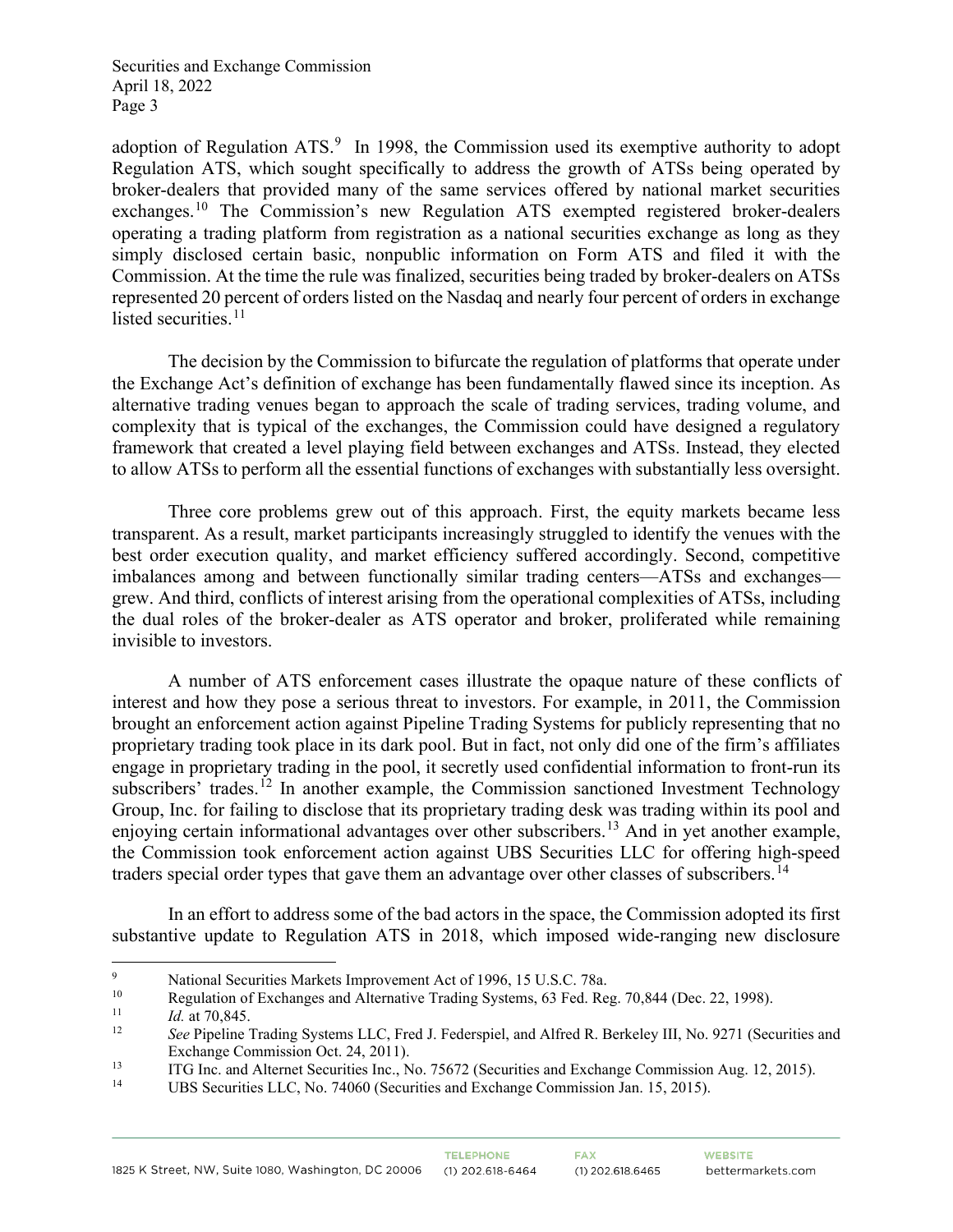requirements on ATSs that transact in National Market System ("NMS") stocks.<sup>[15](#page-3-0)</sup> The extensive level of disclosure required under the rule and the role it envisioned for the Commission in reviewing and ultimately approving the design and operations of NMS Stock ATSs was a recognition of the exchange-like nature of NMS Stock ATSs. The rule more closely aligned the regulation of NMS Stock ATSs with the way in which national securities exchanges are regulated. During the first quarter of 2018, NMS Stock ATSs accounted for 11.4 percent of the combined total share trading volume in NMS stocks on securities exchanges.<sup>[16](#page-3-1)</sup> However, despite the rule's improvement to the status quo, the rule failed to incorporate several key reforms. For example, it failed to expand the Regulation ATS requirements to ATSs trading other types of securities such as Treasury bonds (a reform advocated by Better Markets during the notice and comment period).

In September 2020, the Commission issued another proposal to extend Regulation ATS to Government Securities ATSs. Specifically, the proposal would have eliminated the exemption from compliance with Regulation ATS that applies to ATSs trading government securities; required Government Securities ATSs to file new Form ATS-G; and required Government Securities ATSs to comply with Rule 301(b)(5), known as the Fair Access Rule, as well as Reg SCI. The 2020 release also included a concept release on electronic fixed income trading platforms.[17](#page-3-2) The concept release was included in the proposal to explore possible additional regulation of Communication Protocol Systems as exchanges, based on recommendations from the Fixed Income Market Structure Advisory Committee (FIMSAC) to examine these regulatory gaps.[18](#page-3-3) Formed to examine the increasing use of electronic trading in the corporate and municipal bonds markets, the FIMSAC recommended that the Commission, FINRA, and the Municipal Securities Rulemaking Board review the regulatory framework for oversight of electronic trading platforms for corporate and municipal securities. Specifically, they recommended a review to examine regulatory gaps and inconsistencies in the regulation of various platforms and to consider whether Regulation ATS should be amended to reach platforms that traded fixed income securities.<sup>[19](#page-3-4)</sup> The current Proposal is a natural outgrowth of the 2020 proposal, and it incorporates the views of some commenters who urged the SEC to make the 2020 proposal stronger and reduce regulatory gaps.

# **OVERVIEW OF THE PROPOSAL**

The Commission has proposed several new rules and rule amendments that govern the definition of an "exchange" and Regulation ATS under the Exchange Act.

> • First, the Proposal would amend Exchange Act Rule 3b-16, which defines "exchange," to include systems that convey non-firm trading interest and

<span id="page-3-0"></span><sup>&</sup>lt;sup>15</sup> Regulation of NMS Stock Alternative Trading Systems, 83 Fed. Reg. 38,768 (Aug. 7, 2018).<br><sup>16</sup>  $^{92}$  Eed. Beg. <sup>28,768</sup> 28,770

<sup>83</sup> Fed. Reg. 38,768, 38,770.

<span id="page-3-2"></span><span id="page-3-1"></span><sup>&</sup>lt;sup>17</sup> 85 Fed. Reg. 87,106.<br> $\frac{18}{16}$  at 87,157

<span id="page-3-4"></span><span id="page-3-3"></span> $18$  *Id.* at 87,157.

<sup>19</sup> Fixed Income Market Structure Advisory Commission, Recommendation for the SEC to review the Framework for the Oversight of Electronic Trading Platforms for Corporate and Municipal Bonds (July 16, 2018).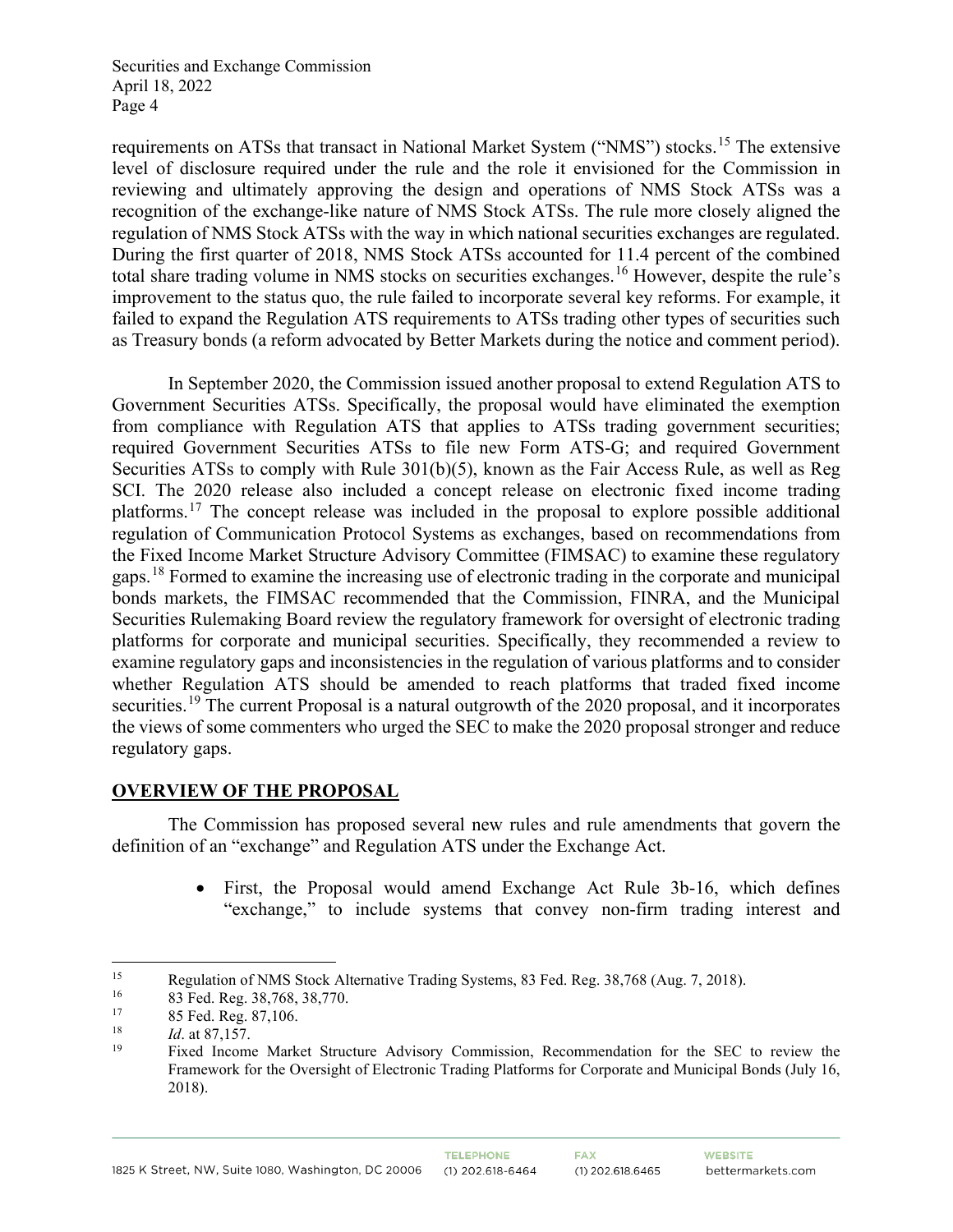Communication Protocol Systems that offer buyers and sellers a platform to communicate, negotiate, and agree to terms of trading securities.

- Second, the Proposal would expand the requirements of Regulation ATS to all ATSs that trade Government Securities. Specifically, this component of the proposal would:
	- o eliminate the exemption for ATSs that trade only government securities or repurchase agreements of government securities from compliance with Regulation ATS;
	- o require compliance with the Fair Access Rule for Government Securities ATSs that traded three percent or more of the average weekly dollar volume for U.S. Treasury Securities, or five percent or more of the average daily dollar volume traded for Agency securities in the U.S., in at least four of the preceding six calendar months;
	- o require Government Securities ATSs to comply with enhanced disclosure and filing requirements under Rule 304; and
	- o require Government Securities ATSs to file Form ATS-N.
- Third, the Proposal would require Government Securities ATSs to comply with the requirements of Reg SCI if they traded five percent or more of the average daily dollar volume for either U.S. Treasury Securities or Agency Securities traded in the U.S. in at least four of the preceding six calendar months.
- Finally, the Proposal would amend Form ATS-N and its review by the Commission in several ways, specifically to require
	- o disclosure of an ATS's potential conflicts of interests with related markets and liquidity providers, and disclosure of activities the ATS undertakes to surveil and monitor its market for both Government Securities ATSs and NMS Stock ATSs;
	- o existing NMS Stock ATSs to file an amendment to existing disclosures;
	- o reporting of changes to fee disclosures;
	- o enhancements in the review and effectiveness process for Form ATS-N by the Commission; and
	- o electronic filing of Form ATS-R and Form ATS-N on EDGAR.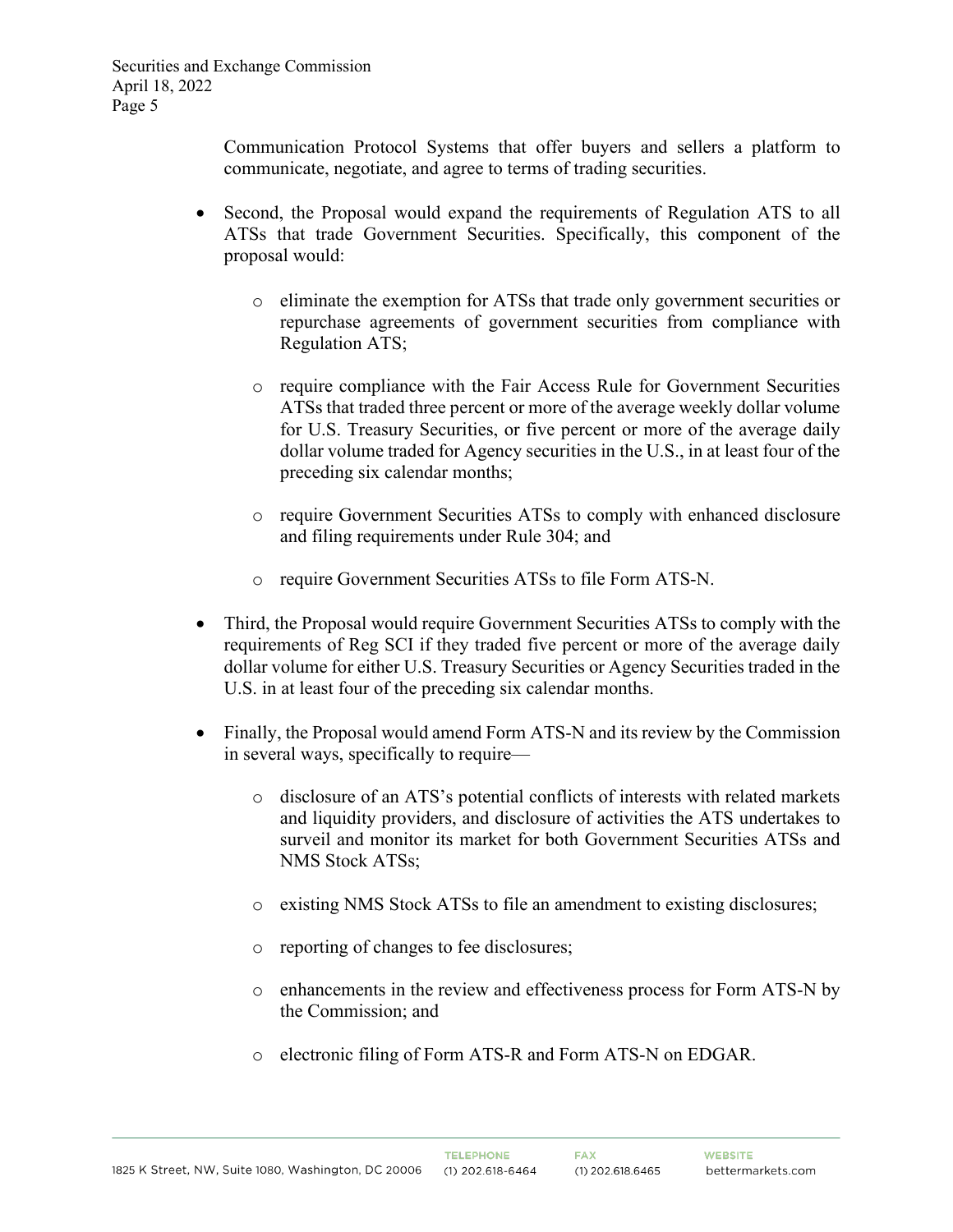#### **COMMENTS**

 The Commission's Proposal is appropriate and necessary. Notably, it appropriately adapts the definition of "exchange" to include Communication Protocol Systems and eliminates the exemption for Government Securities ATSs from compliance with Regulation ATS. These changes, along with others in the Proposal, will help the Commission's regulatory framework keep pace with the increased use of electronic trading venues and innovations in facilitating the purchasing and selling of securities in our markets. The Proposal will move our regulatory regime another step closer to full transparency, fair competition, and above all, stronger investor protections in the realm of exchanges, ATSs, and the associated activities of their broker-dealer operators. The Commission should finalize the Proposal, subject to the recommendations we set forth below.

#### **I. The Proposal's classification of Communication Protocol Systems as exchanges is consistent with the language and intent of the Exchange Act's definition of "exchange."**

The Proposal appropriately requires newly defined Communication Protocol Systems to comply with enhanced regulatory oversight, either by registering as an exchange or being subject to Regulation ATS. Under the current regulatory framework, Communication Protocol Systems do not fall within the regulatory definition of an exchange nor are they regulated under Regulation ATS. As the Commission correctly explains, this regulatory disparity between market participants "can create a competitive imbalance and a lack of investor protections."[20](#page-5-0) Specifically, the Commission highlights one form of Communication Protocol System that has seen increased usage as an electronic trading platform in recent years, the Request-for-Quote (RFQ) protocol. The Commission notes that fixed income trading on RFQ protocols "increased from \$223 million in the second quarter of 2017 to \$1.17 billion in the second quarter of 20[21](#page-5-1)."<sup>21</sup> Additionally, the Commission notes that RFQ protocols account for approximately 50 percent of total electronic trading volume in the dealer-to-customer segment of the U.S. Treasury market.<sup>[22](#page-5-2)</sup> Moreover, the FIMSAC identified the disparate regulatory treatment in the corporate and municipal bond markets as an issue for the Commission to examine in 2018, specifically highlighting that electronic RFQ platforms are excluded from Regulation ATS, based on their unique characteristics.<sup>23</sup>

The Proposal would help address this inconsistent regulatory approach by, for example, applying enhanced oversight and regulation to RFQ protocols. More generally, it would enable the Commission to keep pace with technological innovations occurring in the markets. When the Commission adopted Regulation ATS in 1998, it noted that market participants had adopted technological advances that the current regulatory framework did not envision when the Exchange

<span id="page-5-0"></span><sup>&</sup>lt;sup>20</sup> Release at 15,498.<br> **Pelase at 15.501** 

<span id="page-5-1"></span><sup>&</sup>lt;sup>21</sup> Release at 15,501.<br>
<sup>22</sup> *Id* 

<span id="page-5-3"></span><span id="page-5-2"></span><sup>22</sup>*Id*. 23 Fixed Income Market Structure Advisory Commission, Recommendation for the SEC to review the Framework for the Oversight of Electronic Trading Platforms for Corporate and Municipal Bonds (July 16, 2018).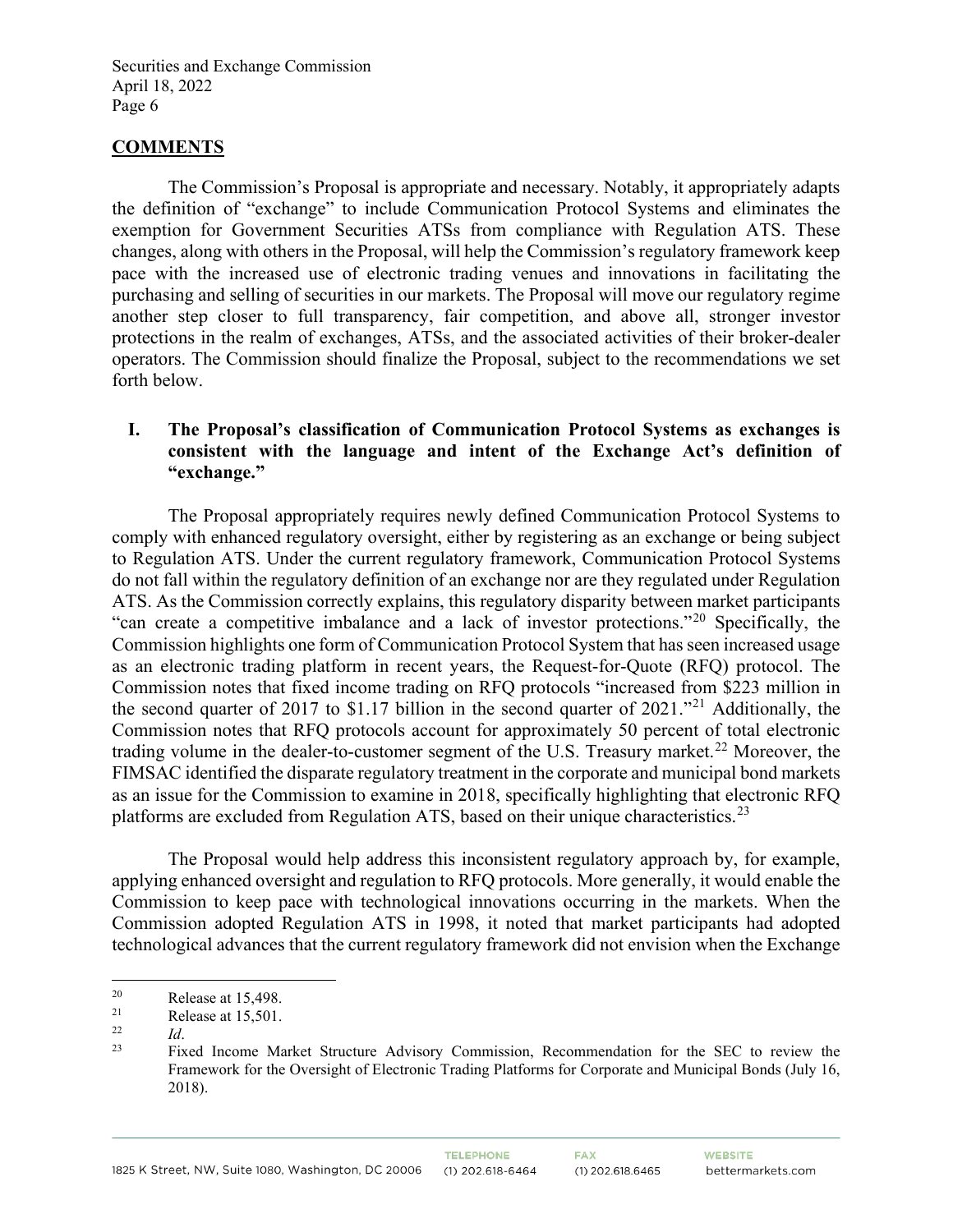Act was adopted more than six decades earlier.<sup>[24](#page-6-0)</sup> The same is true today, as reflected in the Commission's Proposal to bring Communication Protocol Systems under the definition of an exchange and regulate them as such or require them to register as an ATS.

This treatment of Communication Protocol Systems is fully consistent with both the text and the underlying purposes of the Exchange Act. As cited above, the statutory definition of "exchange" under the Exchange Act is—

"any organization, association, or group of persons, whether incorporated or unincorporated, which constitutes, maintains, or provides a market place or facilities for bringing together purchasers and sellers of securities or for otherwise performing with respect to securities the functions commonly performed by a stock exchange as that term is generally understood, and includes the market place and the market facilities maintained by such exchange." $^{25}$  $^{25}$  $^{25}$ 

It is clear from this broad statutory definition that any platforms or protocols that provide a marketplace for the purchasing and selling of any security fall under the definition of an exchange. Rule 3b-16's current, more narrow requirement that platforms must facilitate "orders" and established, non-discretionary methods of trading to be considered as an exchange reflected how most ATSs operated at the time the rule was adopted.<sup>[26](#page-6-2)</sup> The increased use of electronic trading venues and related innovations in the purchasing and selling of securities have enabled markets and market participants to trade securities in new ways not envisioned at the time of the adoption of Rule 3b-16. As discussed above, for example, the increased use of RFQ protocols to trade fixed income securities has enabled the purchasing and selling of securities without firm orders; those platforms are more akin to auctions where the expression of non-firm trading interest can facilitate the negotiation and execution of trades.<sup>[27](#page-6-3)</sup> The Proposal correctly adapts Rule 3b-16 to keep pace with this and other innovations in the markets that facilitate the purchasing and selling of securities. This approach is squarely in line with the plain text of the Exchange Act.

Further, the expanded interpretation by the Commission of the definition of "exchange," to incorporate Communication Protocol Systems is fully consistent with the intent of the Exchange Act. In Senate report language accompanying its passage, the authors of the text stated:

"From the outset, [The Committee on Banking and Currency] has proceeded on the theory that so delicate a mechanism as the modern stock exchange cannot be regulated efficiently under a rigid statutory program. Unless considerable latitude is allowed for the exercise of administrative discretion, it is impossible to avoid, on the one hand, unworkable 'strait-jacket' regulation and, on the other, loopholes which may be penetrated by slight variations in the method of doing business. Accordingly it is essential to entrust the administration of the act to an agency

<span id="page-6-0"></span><sup>&</sup>lt;sup>24</sup> 63 Fed. Reg. 70,844, 70,845.

<span id="page-6-1"></span><sup>&</sup>lt;sup>25</sup> 15 U.S.C. § 78c(a)(1).<br><sup>26</sup> 25 Eed Bag 27,106, 8

<span id="page-6-2"></span><sup>&</sup>lt;sup>26</sup> 85 Fed. Reg. 87,106, 87,137 (Dec. 31, 2020).

<span id="page-6-3"></span>Release at  $15,500$ .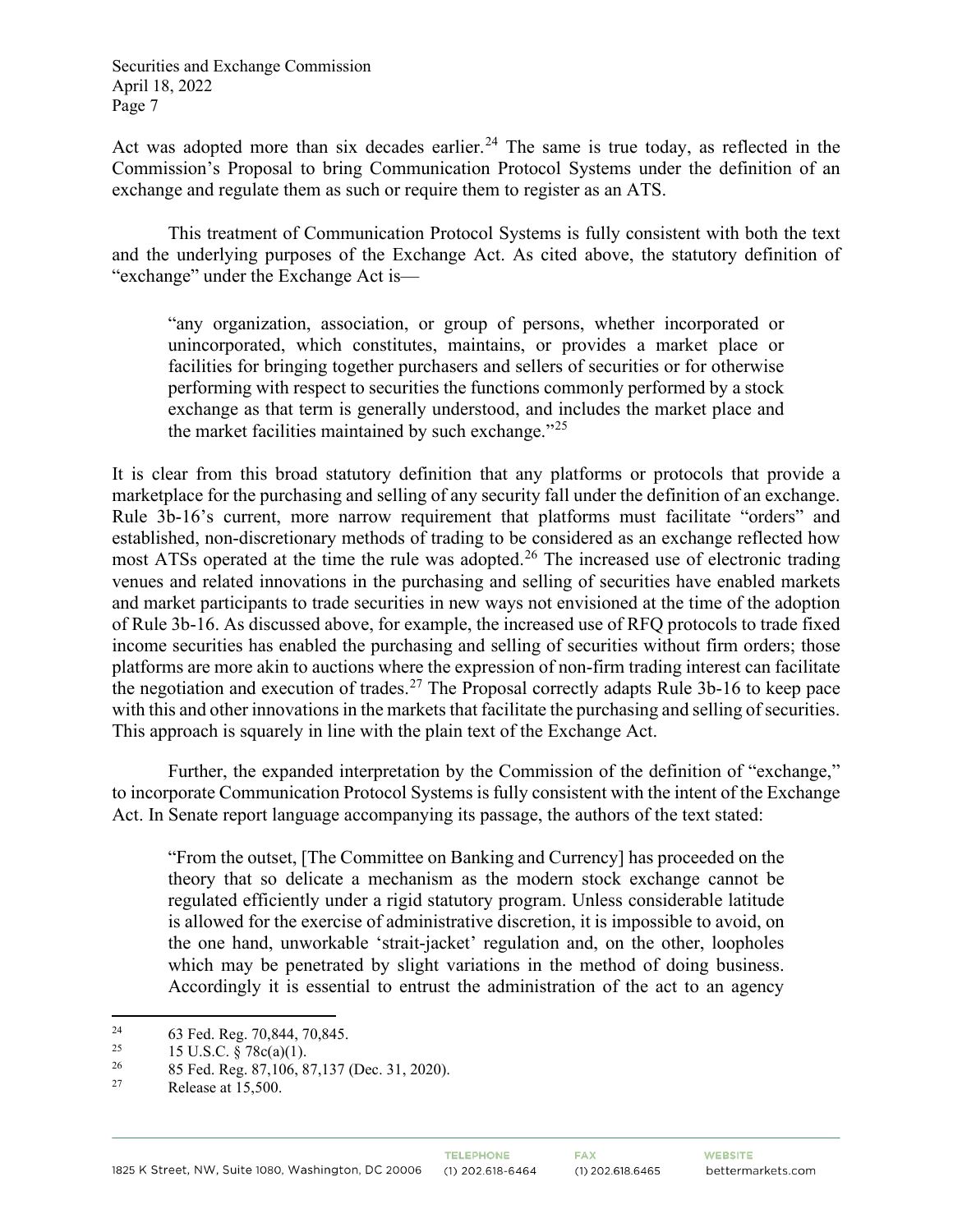> vested with power to eliminate undue hardship and to prevent and punish evasion."<sup>[28](#page-7-0)</sup>

This expression of Congressional intent is clear. The Commission was granted broad authority and considerable "latitude" to accommodate anticipated evolution in the securities markets and to prevent loopholes that would facilitate evasion through variations in the methods of conducting business. As the Commission now finds, Communication Protocol Systems are clearly performing the same core market functions that exchanges and ATSs perform, notwithstanding the "variations" in platform design—they bring together buyers and sellers of securities on their platforms.<sup>[29](#page-7-1)</sup> It is within the Commission's administrative discretion, and indeed its duty, to ensure entities operating as exchanges, regardless of their variations, by connecting buyers and sellers of securities are subject to the requirements of the Exchange Act. This clearly includes Communication Protocol Systems. The Commission's Proposal to include Communication Protocol Systems in the definition of an exchange, thereby bringing them within the exchange or Regulation ATS framework, is in furtherance of the Commission's mission to protect investors, ensure fair and orderly markets, and facilitate capital formation.

As the Commission considers commenters' views and finalizes the Proposal, it must not be dissuaded from applying the broad statutory definition of an exchange to a variety of emerging platforms that function as exchanges. For example, the cryptocurrency industry is rapidly expanding with some industry lobbyists insisting that their offerings and platforms fall outside the securities laws and regulations. But clearly, the Commission must apply securities regulation equally to all securities regardless of how novel, "innovative," popular, or profitable such offerings may be. Indeed, because of those attributes, the Commission must ensure that the investor protection and market stability concerns often presented by those offerings are addressed through regulation. This Proposal should be no different.

Chairman Gensler has correctly explained on several occasions that many cryptocurrencies almost certainly fall under the definition of a security.<sup>[30](#page-7-2)</sup> Likewise, Chairman Gensler has noted recently that the five largest platforms that facilitate the purchasing and selling of those securities make up 99 percent of all such trading and likely facilitate the trading of more than 100 digital asset tokens. $31$  These platforms that facilitate hundreds of billions of dollars in securities trading,

<span id="page-7-0"></span><sup>&</sup>lt;sup>28</sup> S. Rep. No. 73-792, at 5 (1934).<br>
Release at 15 498

<span id="page-7-2"></span><span id="page-7-1"></span> $R$ elease at 15,498.<br>  $29$  Release at 15,498.

Gary Gensler, Chairman, SEC, Remarks Before the Aspen Security Forum (Aug. 3, 2021) ("many of these tokens are offered and sold as securities…these products are subject to the securities laws and must work within our securities regime"); Gary Gensler, Chairman, SEC, Interview with CNBC, (Jan. 10, 2022) ("... if they call themselves a token, they are still probably, possibly a security"); Gary Gensler, Chairman, SEC, Prepared Remarks of Gary Gensler on Crypto Markets, Penn Law Capital Markets Association Annual Conference (Apr. 4, 2022) ("The [BlockFi] settlement made clear that crypto markets must comply with time-tested securities laws").

<span id="page-7-3"></span><sup>&</sup>lt;sup>31</sup> Gary Gensler, Chairman, SEC, Prepared Remarks of Gary Gensler on Crypto Markets, Penn Law Capital Markets Association Annual Conference (Apr. 4, 2022).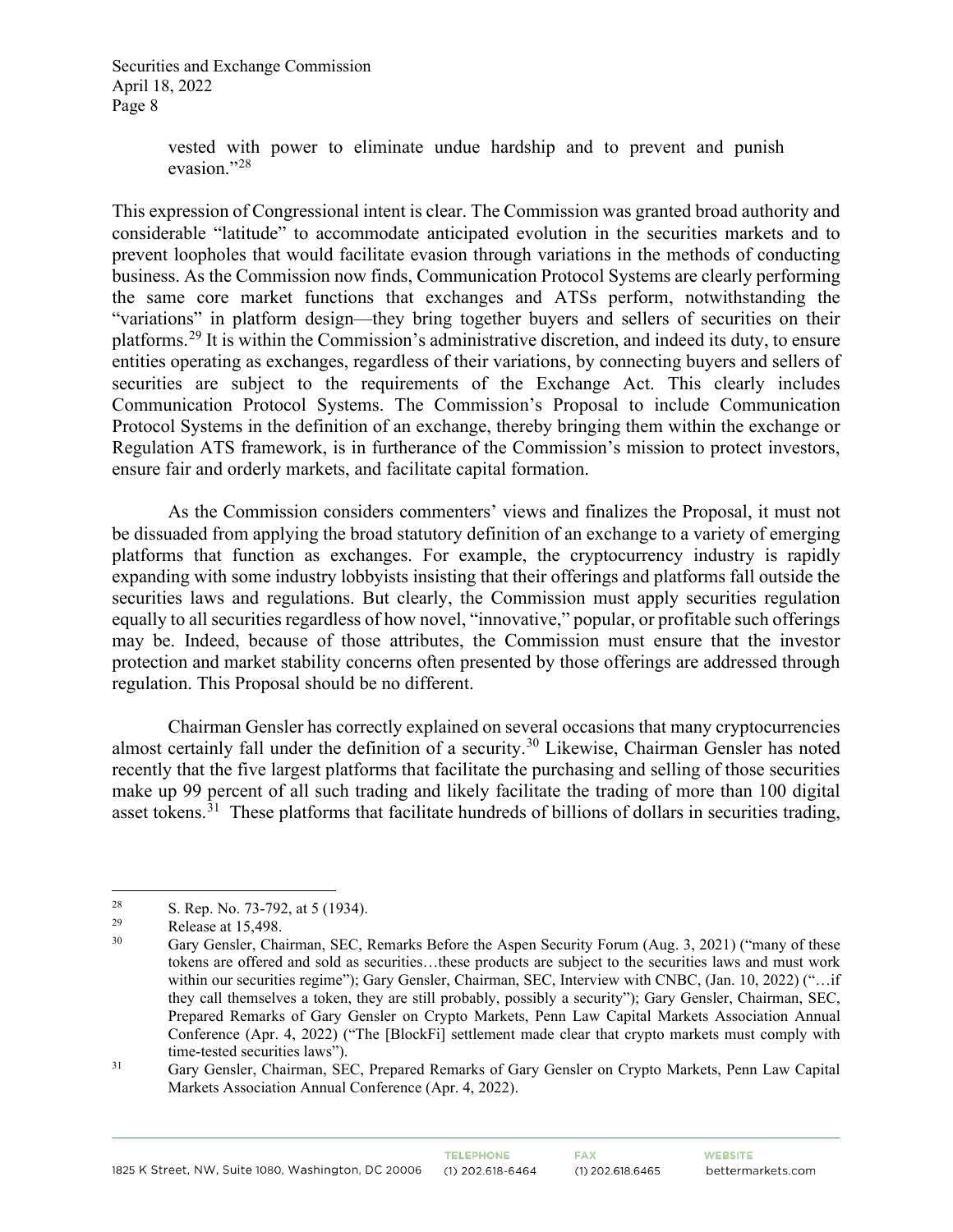largely to retail investors, absolutely should be subject to the requirements relating to exchanges under the Exchange Act.  $32$ 

In fact, the core challenge facing the Commission is not whether platforms offering trading in cryptocurrency securities should be regulated but whether they should be subject to the more robust oversight applicable to exchanges rather than the more limited regulation that comes with registrations as an ATS. ATSs evolved largely to accommodate sophisticated institutional investors seeking a price-stable environment in which to trade large blocks of securities. Yet many of the emerging trading platforms, including cryptocurrency exchanges, are heavily focused on attracting retail investors. While ATSs operating under Regulation ATS are not prohibited from serving retail traders, it appears inappropriate to allow these exchanges the benefit of the Regulation ATS exemption due to their focus on retail trading volume. Typically, but not always, ATSs provide institutional investors who are investing large sums of money with an alternative trading venue other than an exchange. Thus, a lighter regulatory regime may be more appropriate for institutional investors that have more expertise and resources, equipping them to better protect themselves from fraud and manipulation. Unlike ATSs, cryptocurrency exchanges provide mostly retail traders the ability to trade cryptocurrencies, thus calling for stronger regulation as an exchange. Exchange status entails acting as an SRO, establishing listing requirements, requiring market surveillance, and adopting enforcement mechanisms. In short, it is not clear that retail customers who trade directly with cryptocurrency exchanges would be best served by affording these platforms the opportunity to comply only with the lighter regulatory regime that is Regulation ATS.<sup>[33](#page-8-1)</sup>

As shown above, Congress gave the Commission broad authority to regulate platforms that facilitate the purchasing and selling of securities. Any organization, association, or group of persons that facilitates the purchasing and selling of securities on their platform should fall under the definition of an exchange and register with the Commission, unless an exemption such as Regulation ATS is appropriate. And the Commission should not be swayed by the oftenhyperventilated arguments from those commenters representing the cryptocurrency industry and their apparent sense of entitlement to a perpetual regulatory sandbox or immunity.

<span id="page-8-0"></span><sup>32</sup> *See* The Block, Spot Markets: Fiat Exchange Volume (Apr. 14, 2022), https://www.theblockcrypto.com/data/crypto-markets/spot (Fiat exchange volume for March 2022 was \$303.71 billion).

<span id="page-8-1"></span><sup>&</sup>lt;sup>33</sup> Additionally, application of the Fair Access Rule and Reg SCI under Regulation ATS are based on volume thresholds, which is information collected and held by self-regulatory organizations such as FINRA and the MSRB. It is unclear how application of these rules, which are based on volume thresholds, would apply to cryptocurrency exchanges that do not report to self-regulatory organizations. Despite this challenge, the Commission should consider avenues to apply the Fair Access Rule and Reg SCI to cryptocurrency exchanges, especially because of their reliance on technical capacity, systems, and integrity in addition to the high number of retail customers utilizing their platforms. These are questions the Commission should address in its final rule.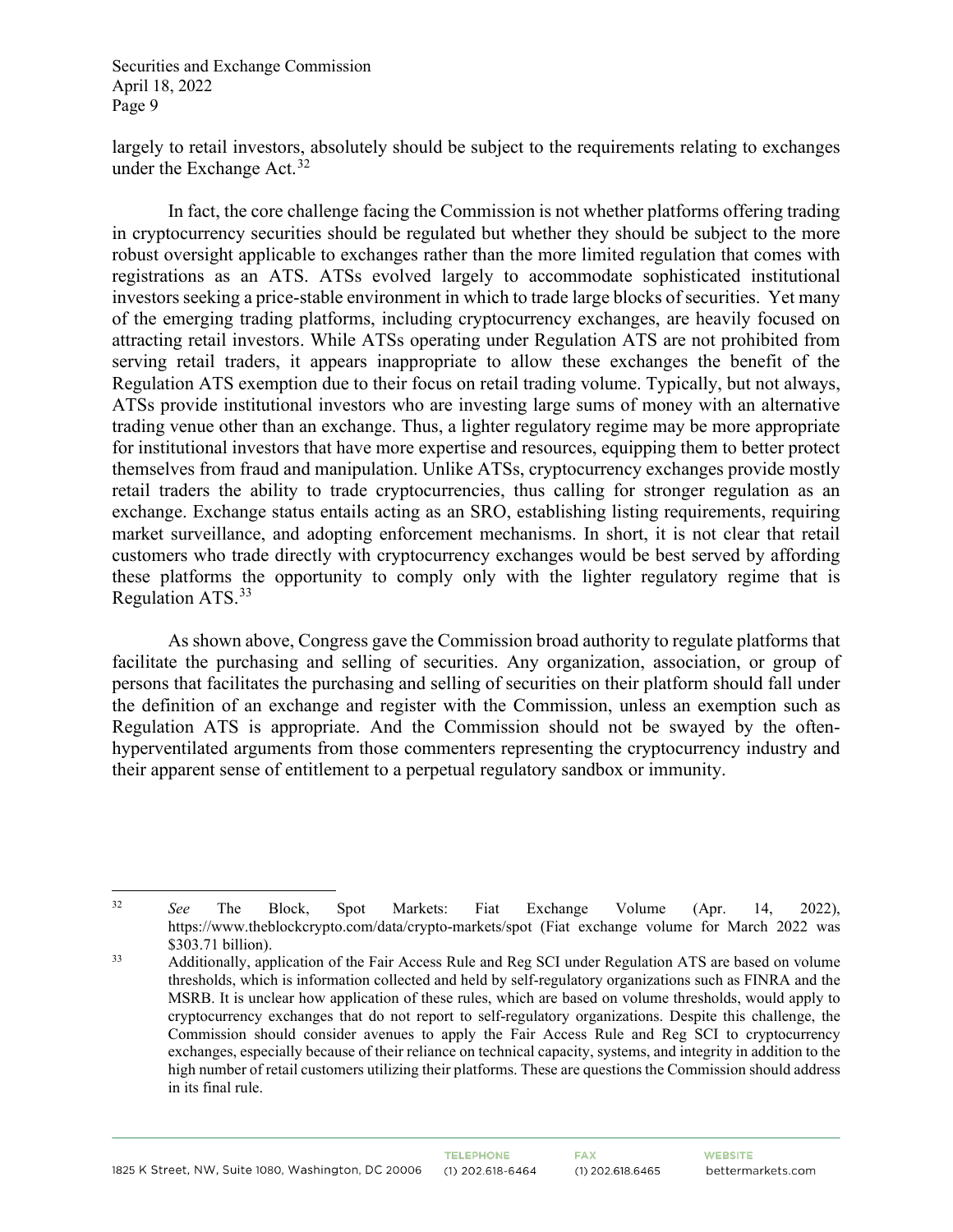# **II. The Proposal will enhance oversight and investor disclosure protection in the Government Securities market by bringing it under the Regulation ATS regulatory framework.**

The Proposal will bring much needed oversight and investor disclosure to the \$21 trillion Treasury securities market and the \$10.1 trillion Agency- and GSE-backed securities markets. These markets, collectively known as the government securities markets, make up roughly 95% of the fixed income trading volume in the U.S. on any given day.[34](#page-9-0) Eliminating the exemption for government securities from compliance with Regulation ATS, specifically compliance with Rule 304, the Fair Access Rule, and Reg SCI, is long overdue.

The decision to preserve the exemption from Regulation ATS compliance for government securities, namely Treasury securities and Agency- and GSE-backed securities, was a missed opportunity back in 2018. During that rulemaking, the Commission refused to extend Reg ATS protections to Government Securities ATSs despite urging from commenters.<sup>[35](#page-9-1)</sup> Specifically, the Commission decided in favor of taking an incremental approach before extending Reg ATS to government securities with a commitment to monitor the implementation and effectiveness of the 2018 rule. However, the increased electronic trading of these securities, in combination with the sheer volume of trading on these ATSs, makes it critical that the Commission extend Reg ATS to Government Securities ATSs.

The U.S. Treasury market is the largest and most liquid bond market in the world, and much of the global financial system relies on this market to function properly. Despite its importance, ATSs that trade government securities, including Treasury securities, are largely exempt from the regulatory oversight of Regulation ATS. This regulatory gap in one of the most important bond markets in the world helped contribute to several liquidity crises over the past decade, including the 2014 flash rally, the 2019 repo market pressures, the 2020 COVID market disruptions, and the 2021 flash rally.<sup>[36](#page-9-2)</sup> It is far past time for the Commission to address this regulatory gap, which invites abuse.

In 2020, the Commission announced a settlement with JPMorgan Chase & Co. for "fraudulently engaging in manipulative trading of U.S. Treasury securities."<sup>[37](#page-9-3)</sup> According to the Commission's Order, traders at JPMorgan Chase submitted multiple orders to buy certain Treasury

<span id="page-9-0"></span> $R$ elease at 15,595.<br>35  $R$  Red Peg 38.7

<span id="page-9-1"></span><sup>35</sup> 83 Fed. Reg. 38,768, 38,783 (A wide range of industry and investor advocate commenters supported the extension of Reg ATS to Government Securities ATSs, including Better Markets, Virtu, CFA Institute, Citadel, and MFA/AIMA).

<span id="page-9-2"></span><sup>&</sup>lt;sup>36</sup> *See e.g.* U.S. Department of Treasury et al., Recent Disruptions and Potential Reforms in the U.S. Treasury Market: A Staff Progress Report (Nov. 8, 2021), https://home.treasury.gov/system/files/136/IAWG-Treasury-Report.pdf; *See* Annette Vissing-Jørgensen, Bank for International Settlements, The Treasury market in spring 2020 and the response of the Federal Reserve (Oct. 2021), bis.org/publ/work966.pdf; *See*  Alex Aronovich, Dobrislav Dobrev, and Andre Meldrum, The Treasury market Flash Event of February 25, 201, FEDS Notes, Washington: Board of Governors of the Federal Reserve (May 14, 2021), https://doi.org/10.17016/2380-7172.2909.

<span id="page-9-3"></span><sup>&</sup>lt;sup>37</sup> Press Release, SEC, J.P.Morgan Securities Admits to Manipulative Trading in U.S. Treasuries (Sept. 29, 2020).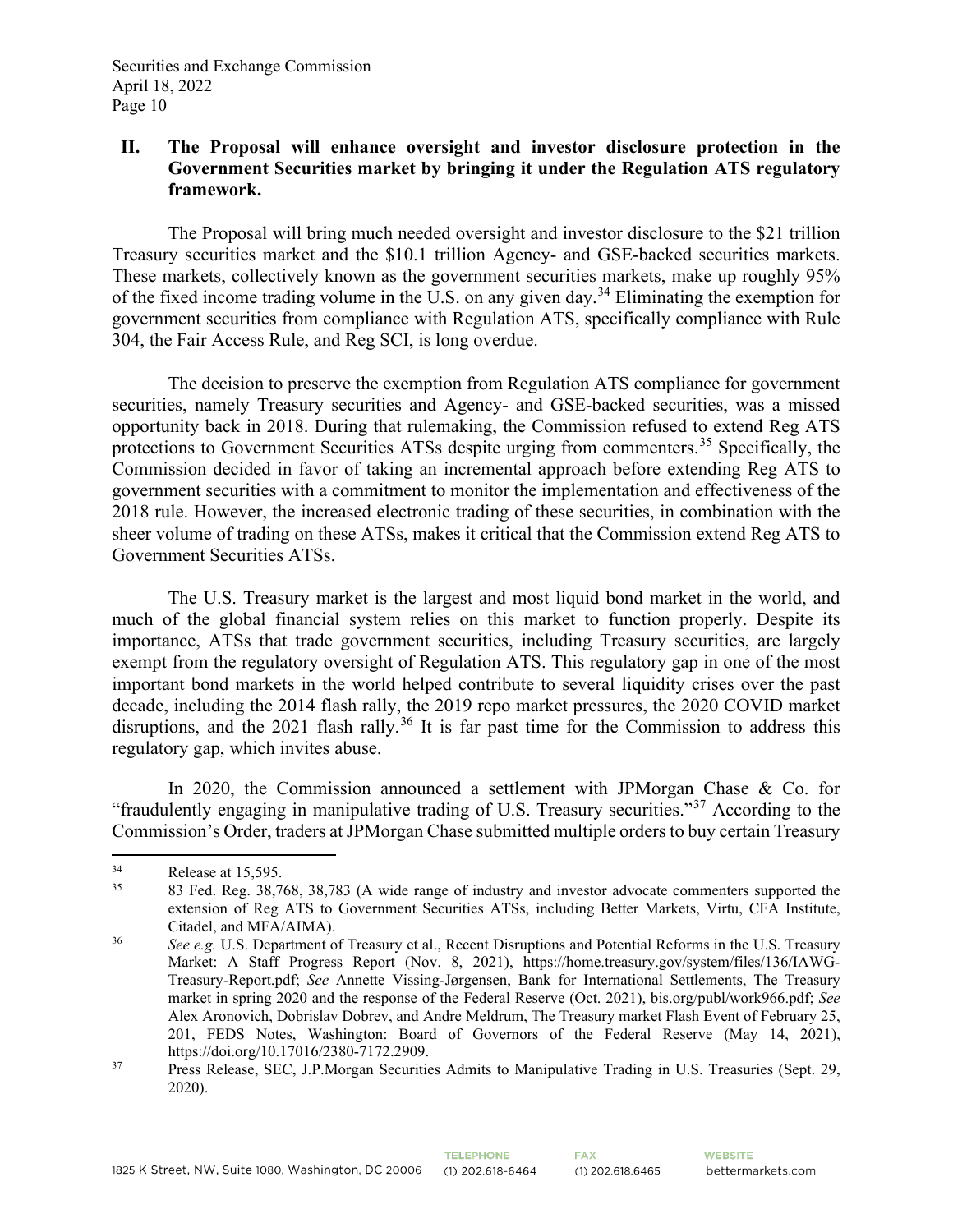cash securities from opposite sides of the market to create a false appearance of buy or sell interest to secure more favorable prices.<sup>[38](#page-10-0)</sup> Coupled with parallel announcements by the U.S. Department of Justice and Commodity Futures Trading Commission, JPMorgan Chase entered into a deferred prosecution agreement with the Justice Department and agreed to pay criminal restitution, forfeiture, disgorgement, penalties, and fines of more than \$920 million.<sup>[39](#page-10-1)</sup> This further illustrates that the government securities market is in desperate need of more robust oversight and regulatory safeguards.

The Proposal is an important step toward bringing greater transparency, more fair competition, and above all, stronger investor protections to the government securities markets and the associated activities of their broker-dealer operators. The required disclosures in Rule 304 for Form ATS-N for government securities will appropriately cover the activities of broker-dealers and their affiliates, resulting in greater insight for investors on ATS trading services, fees, conflicts of interest, market data, order types, and trading algorithms. Moreover, requiring Government Securities ATSs that trade a sufficient volume of securities to comply with the Fair Access Rule and Reg SCI is an appropriately tailored reform to help ensure fair and orderly markets and system integrity.

#### **III. The Proposal will enhance the capacity, stability, and integrity of the government securities markets by subjecting the most active ATSs to Reg SCI.**

The Proposal correctly subjects Government Securities ATSs to Regulation SCI, which will help protect the technical capacity, system stability, and operational integrity of those markets. Subjecting the Government Securities ATSs to Reg SCI will strengthen the infrastructure and resiliency of the Treasury securities market, in particular, and help to address the increased risks posed by automation in that market.

Regulation SCI was intended to help prevent and mitigate system-related disasters by amending the current voluntary program and requiring self-regulatory organizations, alternative trading systems, plan processors, and exempt clearing agencies to adopt comprehensive policies and procedures governing their technological systems. Under Regulation SCI, these market participants must adhere to a set policies and procedures requiring annual reviews of system risks and assessments of internal controls. Additionally, the regulation enhanced Commission supervision through certain notification and reporting requirements.

The Commission initially adopted Reg SCI in 2014 for a number of reasons, including the increased dependency of markets and market participants on sophisticated, complex, and interconnected technologies and operating systems.<sup>[40](#page-10-2)</sup> Additionally, recent market events had made

<span id="page-10-0"></span><sup>38</sup> J.P.Morgan Securities LLC, No. 3-20094, 2 (Securities and Exchange Commission. 29, 2020).

<span id="page-10-2"></span><span id="page-10-1"></span><sup>&</sup>lt;sup>39</sup> Press Release, *supra* note 34.<br><sup>40</sup> Pequation Systems Complis

Regulation Systems Compliance and Integrity, 79 Fed. Gov. 72,252, 72,253 (Dec. 5, 2014) ("These considerations include: the evolution of the markets to become significantly more dependent upon sophisticated, complex and interconnected technology; the current successes and limitations of the ARP Inspection Program; a significant number of, and lessons learned from, recent systems issues at exchanges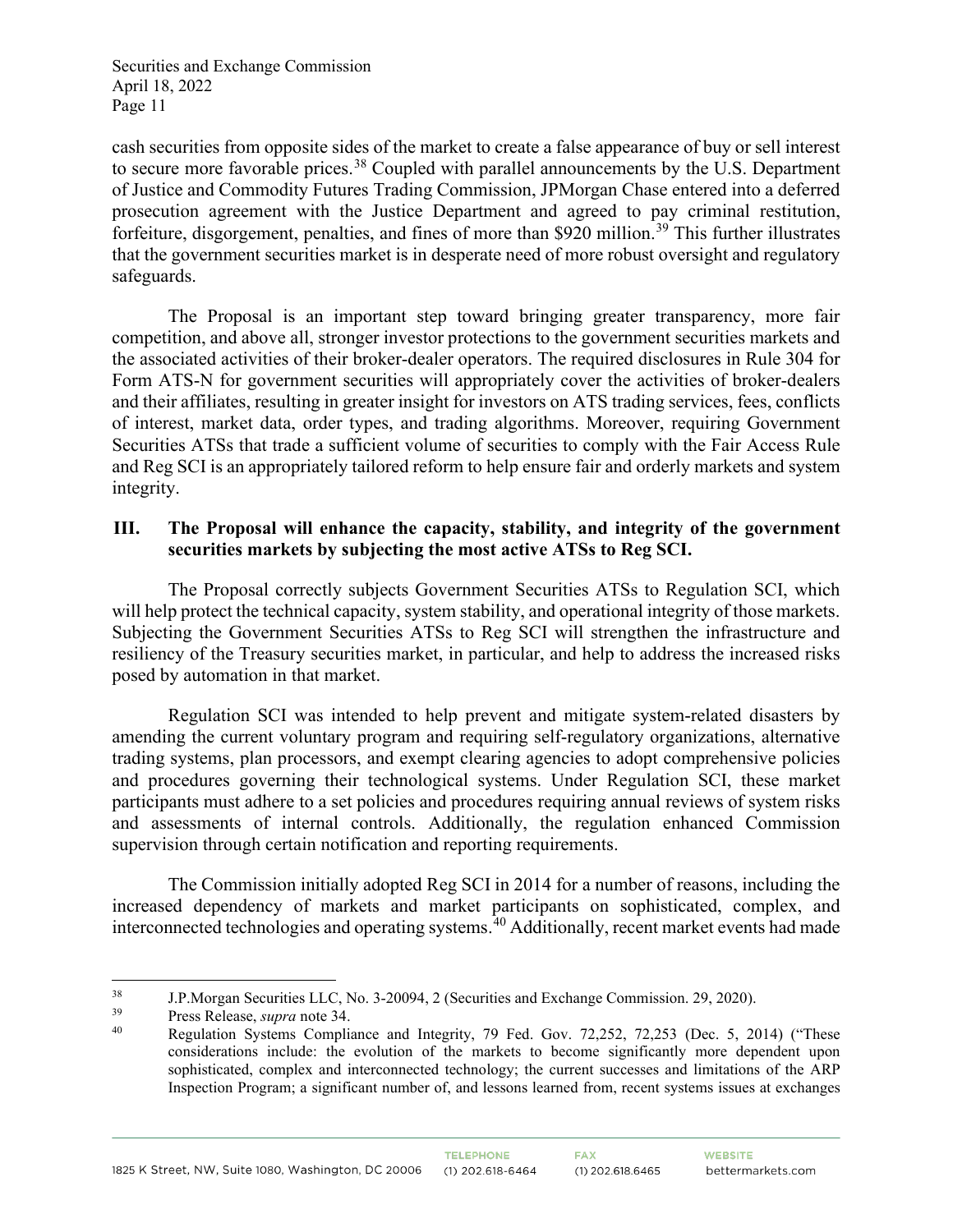the need for Reg SCI abundantly clear. For example, on May 6, 2010, the markets inexplicably and without warning experienced extreme fluctuations, where major indices plummeted almost \$1 trillion in minutes before partially rebounding and over 20,000 trades were executed at prices more than 60 percent away from their market values. It was not until over four months later that these market events, now known euphemistically as the Flash Crash, were analyzed by the SEC and the Commodity Futures Trading Commission, which concluded that the turmoil resulted from one institutional investor's use of a flawed trading algorithm.

These high-profile events involving systems-related issues in the equity markets, combined with the increasing reliance on technical systems in trading equities that led to the adoption of Reg SCI in 2014 in the first place, have strong parallels in the government securities markets. They too have experienced recent disruptions in the markets<sup>41</sup> and they increasingly rely on technical systems as well. It is therefore necessary and appropriate to apply the safeguards under Reg SCI to these markets. The Proposal will help address the risks posed by increased automation in Government Securities ATSs and strengthen the infrastructure and resiliency of the Treasury securities market, in particular, which serves as one of the pillars of the global financial system.

# **IV. The Proposal should be strengthened by requiring clear and explicit disclosure of all permitted conflicts of interest for all ATSs and banning material conflicts of interest.**

The Proposal will undoubtedly be useful to investors who seek to learn more about the potential conflicts of interest that can arise when the business interests of a broker-dealer operator or its affiliates clash with the interests of market participants that trade on Government Securities ATSs. Such conflicts represent a significant and growing area of concern for investors. The Commission is to be commended for requiring disclosure of these conflicts. As a result, market participants will be better equipped to assess whether they are trading on a level playing field with other subscribers or instead likely to fall victim to abusive and unfair practices. Although the Proposal contains these constructive provisions aimed at illuminating conflicts of interest, the Commission should strengthen the Proposal to require clear and explicit disclosure of all permitted conflicts of interests for all ATS and ban all *material* conflicts of interest entirely.

Under current Regulation ATS, NMS Stock ATSs are required to disclose potential conflicts of interest that may arise from the structure and functions of the Covered ATS and ATS-related activities in Form ATS-N.<sup>[42](#page-11-1)</sup> For example, a conflict of interest may arise between the broker-dealer operator and another market participant with respect to preferential routing

and other trading venues, increased concerns over 'single points of failure' in the securities markets; and the views of a wide variety of commenters received in response to the SCI Proposal").

<span id="page-11-0"></span><sup>&</sup>lt;sup>41</sup> *See U.S. Department of Treasury et al., Recent Disruptions and Potential Reforms in the U.S. Treasury* Market: A Staff Progress Report (Nov. 8, 2021), [https://home.treasury.gov/system/files/136/IAWG-](https://home.treasury.gov/system/files/136/IAWG-Treasury-Report.pdf)[Treasury-Report.pdf](https://home.treasury.gov/system/files/136/IAWG-Treasury-Report.pdf) (Section 3 describes recent disruptions in the Treasury market, including March 2020 COVID-19 disruptions; October 15, 2014, flash rally; September 2019 repo market pressures; and February 25, 2021 high trading volumes).

<span id="page-11-1"></span><sup>42</sup> *See* 17 C.F.R. § 242.304.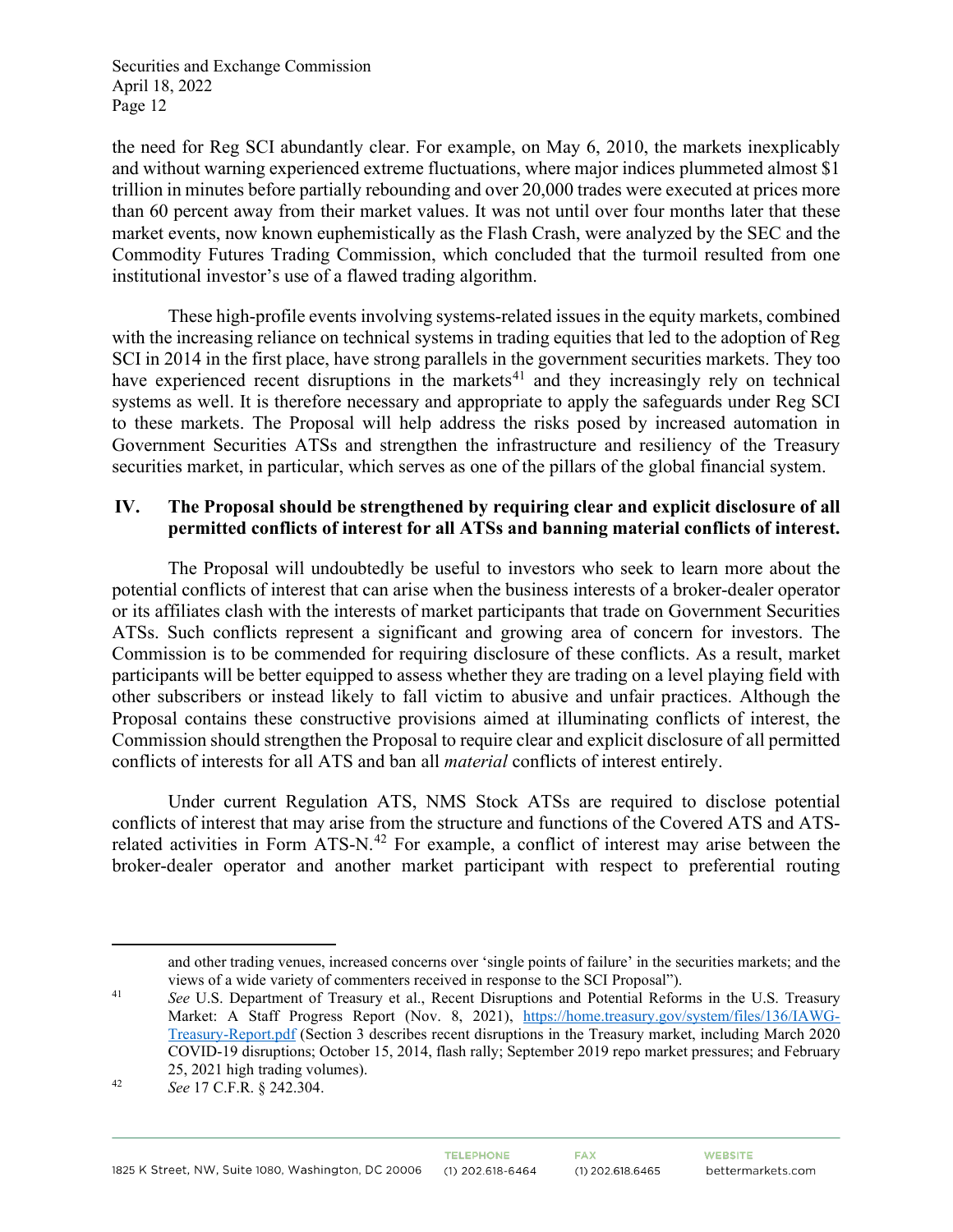arrangements and routing arrangements with affiliates.<sup>[43](#page-12-0)</sup> Under the Proposal, the Commission would require Government Securities ATSs to disclose similar potential conflicts of interest in Form ATS-N. While extending the requirement to disclose potential conflicts of interest to Government ATSs, so that it parallels the current requirement for NMS Stock ATSs, is clearly appropriate, the Proposal can and should go further in two respects.

First, the Commission should strengthen the disclosure provision to require clear and explicit disclosure of all permitted conflicts of interests for all ATSs. This is necessary to help investors more completely identify conflicts of interests. The Proposal requires the disclosure of considerable volumes of information, and many of the ingredients of common conflicts of interest will be embedded in that information. But the Proposal does not actually require clear disclosure of conflicts as such. While it is beneficial to require ATSs to actually spell out the details of the form that a conflict of interest may take, this disclosure scheme would be much more useful if it required the explicit disclosure of conflicts as conflicts—perhaps in a section of the form entitled "Conflicts of Interest"—in a simple, plain, and clear format.

Second, where a material conflict of interest exists, the Proposal should ban such conflicts. Similar to the original proposal to require disclosure of conflicts of interests in its 2018 rule, the Proposal offers little solace to those who are concerned that disclosure alone is insufficient to prevent conflicts from harming investors. Accordingly, the Commission should strengthen the Proposal by actually banning material conflicts of interest that may arise between an ATS and its affiliates, rather than relying on disclosure alone to generate conflict-reducing market incentives. Material conflicts of interest should not be tolerated, and no amount of disclosure can provide the necessary protection for investors against such conflicts.

Helping investors cope with damaging real and potential conflicts of interest appears to be a primary aim of the Proposal. The best way to achieve this end is by simply creating a flat, enforceable bar against clear and material conflicts of interest. At the very least, disclosure regarding any permitted conflicts of interest must be more explicit, including summary disclosure of conflicts as conflicts.

<span id="page-12-0"></span><sup>43</sup> Release at 15,546, n. 547 ("In the NMS Stock ATS Adopting Release, the Commission provided examples of when potential conflicts of interest and information leakage could occur as a result of preferential routing arrangements (e.g., an affiliate is contractually obligated to route all unexecuted orders to ATS) or routing arrangements with affiliates (e.g., all orders routed by the NMS Stock ATS must first be routed to an affiliate(s)). Specifically, the former might result in information leakage should the arrangement provide that all orders not executed by the affiliate are to be sent to the NMS Stock ATS and the latter could provide an incentive for the NMS Stock ATS to route orders to an affiliate instead of trying to execute the order in the ATS. These issues could arise in the government securities markets, as well, so those examples are also applicable to both NMS Stock ATSs and Government Securities ATSs").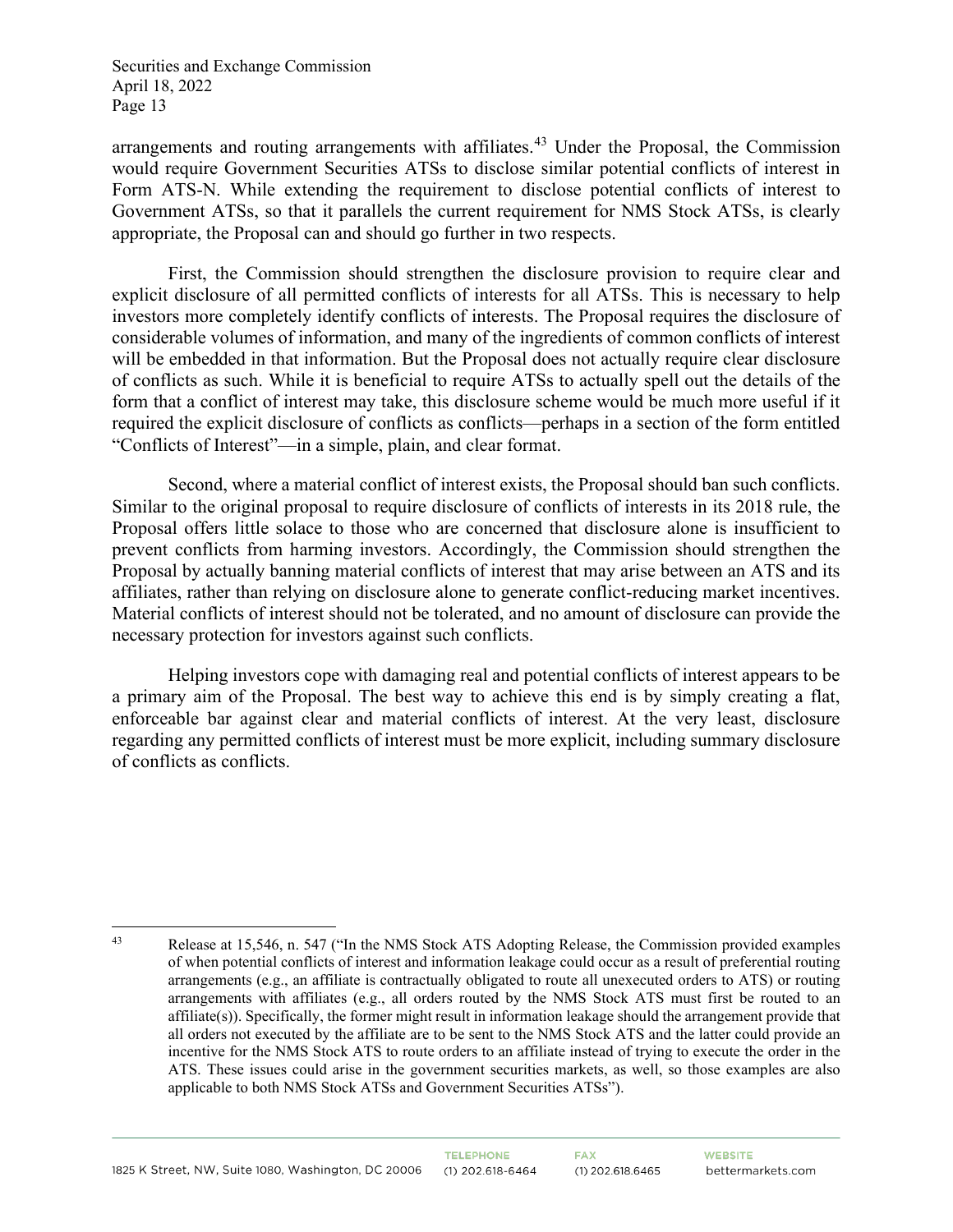# **V. The Proposal should extend current Regulation ATS requirements for NMS Stock ATSs and proposed requirements for Government Securities ATSs to all securities, including corporate, municipal, and non-NMS equities.**

As mentioned above, the Proposal correctly extends the requirements of Regulation ATS to Government Securities ATSs, but the same arguments the Commission makes in the Proposal for extending Regulation ATS to government securities also applies to all other ATSs, including corporate, municipal, and non-NMS equities.[44](#page-13-0) Specifically, the Commission should apply Rule 304 of Regulation ATS to all ATSs and Communication Protocol Systems. In addition, it should lower the thresholds for compliance with Rule 301(b)(6), otherwise known as Reg SCI, for corporate and municipal securities from 20 percent to five percent. The Proposal would be significantly strengthened if all ATSs that trade any security had to comply with Rule 304 and Reg SCI equally.

Conceptually, this is the right approach. All investors in securities deserve equally robust protections, including access to transparent information about conflicts of interest and other aspects of their trading venues. And all market participants should be able to conduct their businesses on a level regulatory playing field, again regardless of the types of securities trading they seek to offer to investors. Extending the enhanced protections of the Proposal, as modified in accordance with these comments, to all types of ATSs is also the optimal regulatory policy from a pragmatic point of view. Lax or piecemeal regulation cannot be justified with arguments to the effect that trading in certain securities is sparse and that we should allow for innovation in those markets before adopting more effective regulatory measures. This approach is simply delaying the inevitable while in the meantime allowing investors to be needlessly victimized and market participants to be needlessly burdened with unfair disparities in regulatory treatment. The best course is to move forward with broad-based reforms as to all ATSs, in fulfillment of the SEC's overarching duty to protect investors and ensure the integrity of the marketplace.

# **CONCLUSION**

We hope these comments are helpful as the Commission finalizes the Proposal.

Sincerely,

Stephen Hall

Stephen W. Hall Legal Director and Securities Specialist

<span id="page-13-0"></span><sup>44</sup> *See also* Release at 15,497 ("To promote operational transparency, investor protection, system integrity, fair and orderly markets, and regulatory oversight…").